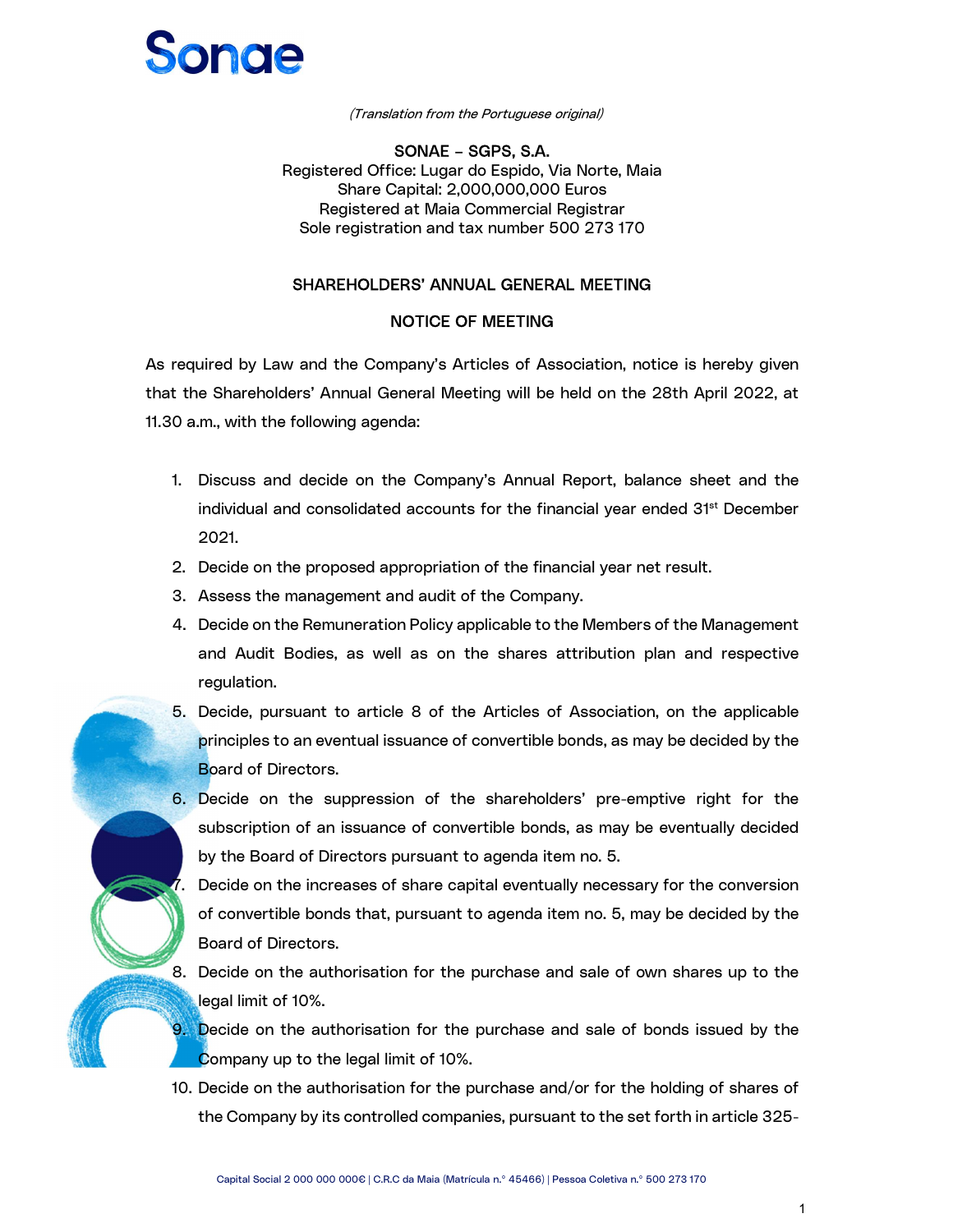B of the Portuguese Companies Act.

In light of the current pandemic context, which continues to recommend a cautious approach regarding gatherings of people in one place, as well as considering the last two-years' experience with significant shareholder attendance to Shareholders' General Meetings held through telematic means, the Annual General Meeting will be held through telematic means pursuant to the terms set forth in subparagraph b) of paragraph 6 of article 377 of the Portuguese Companies Act and article 24 of the Company's Articles of Association.

Taking into account that the organisation of the Shareholders' General Meeting through telematic means is dependent upon the Shareholders holding suitable technical and operational means, as below described in Section V *("Technical Requirements for the* holding of the Shareholders' General Meeting through telematic means"), the Company will continue to grant shareholders, as in the previous years, the possibility to vote through electronic means, pursuant to the set forth in article 23, paragraph 3, of the Company's Articles of Association and in article 22 of the Portuguese Securities Code, as described below in Section IV, Subsection 1 (*"Voting by Electronic Means")*<br>of this Notice of Meeting.

The annual financial reports and the available proposals pertaining to the agenda items will be available, as from the date of publication of this notice, for consultation at the Company's head office, during office hours, as well as on the Company's website – https://www.sonae.pt/en/ - and on CMVM's Information Disclosure System.

Shareholders are also hereby notified of the following:

#### I – Participation at the General Meeting and Exercise of the Voting Right

- a) The General Meeting will be solely composed of Shareholders:
	- i. That at the Record Date, corresponding to **00:00 hours (GMT)** of the fifth trading day before the convening of the General Meeting, the 21<sup>st</sup> April 2021, hold shares that entitled them to, at least one vote, according to law and the Company's Articles of Association;
	- ii. That have declared until 00:00 hours (GMT) of the 21st April 2021, in writing, to the financial intermediary where their respective individual securities account is open, their intention to participate in the meeting. For this purpose, the Shareholders may use the forms available at the Company's website at https://www.sonae.pt/en/, as from the present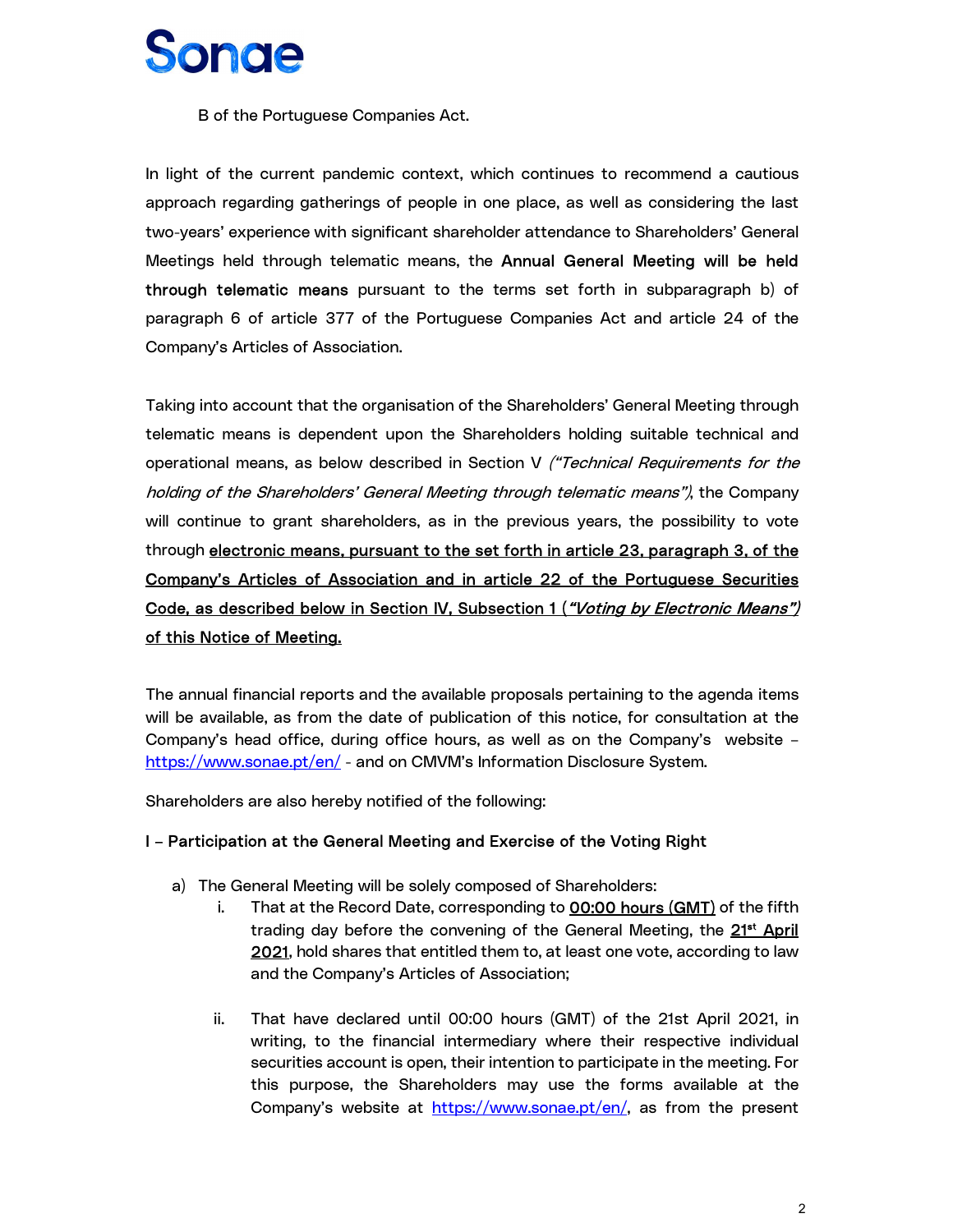date.

- iii. Whose financial intermediaries, after being informed of the Shareholder's intention of participating at the General Meeting, according to item ii. above, send to the Chairman of the Board of the Shareholders' General Meeting, information pertaining to such intention and to the number of shares registered in the name of the respective client shareholder, by reference to the Record Date, until 00:00 (GMT) of the 22nd April 2021. This information must be sent by mail sent to
- PresidenteMesaSonaeAGA2022@sonae.pt.<br>b) In order to ensure the proper attendance and participation of the Shareholders at the General Meeting, the Shareholders who wish to vote through electronic means shall send a written declaration to the Chairman of the Board of the Shareholders' General Meeting, until the 00h00 (MT) of the 20<sup>th</sup> April 2022, to the address PresidenteMesaSonaeAGA2022@sonae.pt stating their intention to vote through electronic means. In such statement, that may be issued by the Shareholders using the form available for the effect, as from the present date, at the Company's website https://www.sonae.pt/en/, the Shareholder must inform an email address to which the Company will send a secret code for the exercise of the voting by electronic means for the exercise of the right to vote through electronic means, in the terms described in Section IV, Subsection 1, below. The aforementioned secret code for the exercise of the voting by electronic means shall thereafter be filled in the respective ballot for voting through electronic means.
- c) The Shareholders who wish to attend the General Meeting through telematic means shall send a written declaration to the Chairman of the Board of the Shareholders' General Meeting, until the **00h00(GMT) of the 23<sup>rd</sup> April 2022**, to the address PresidenteMesaAGASonae2022@sonae.pt informing of an email address to which it will be sent the link to attend the Microsoft Teams Meeting, as well a secret password for participation that must be declared by the Shareholder at the beginning of the General Meeting to confirm his/her identity. For this purpose the Shareholders' may use the form available at the Company's website https://www.sonae.pt/en/, as from the present date.
- d) The exercise of the voting right shall not be impaired by any transfers of shares executed after the Record Date, nor shall it be subject to share blockage between the Record Date and the date of the General Meeting. Nevertheless, any Shareholder who, may have given notice of his/her/its intention to participate at the General Meeting, and transfers its shares between the Record Date and the end of the General Meeting must immediately report such fact to CMVM and to the Chairman of the Board of the Shareholders' General Meeting by mail sent to PresidenteMesaSonaeAGA2022@sonae.pt;
- e) The Shareholders who, as professionals, hold shares in their own name but on behalf of their clients ("Professional Shareholders"), may vote with their shares in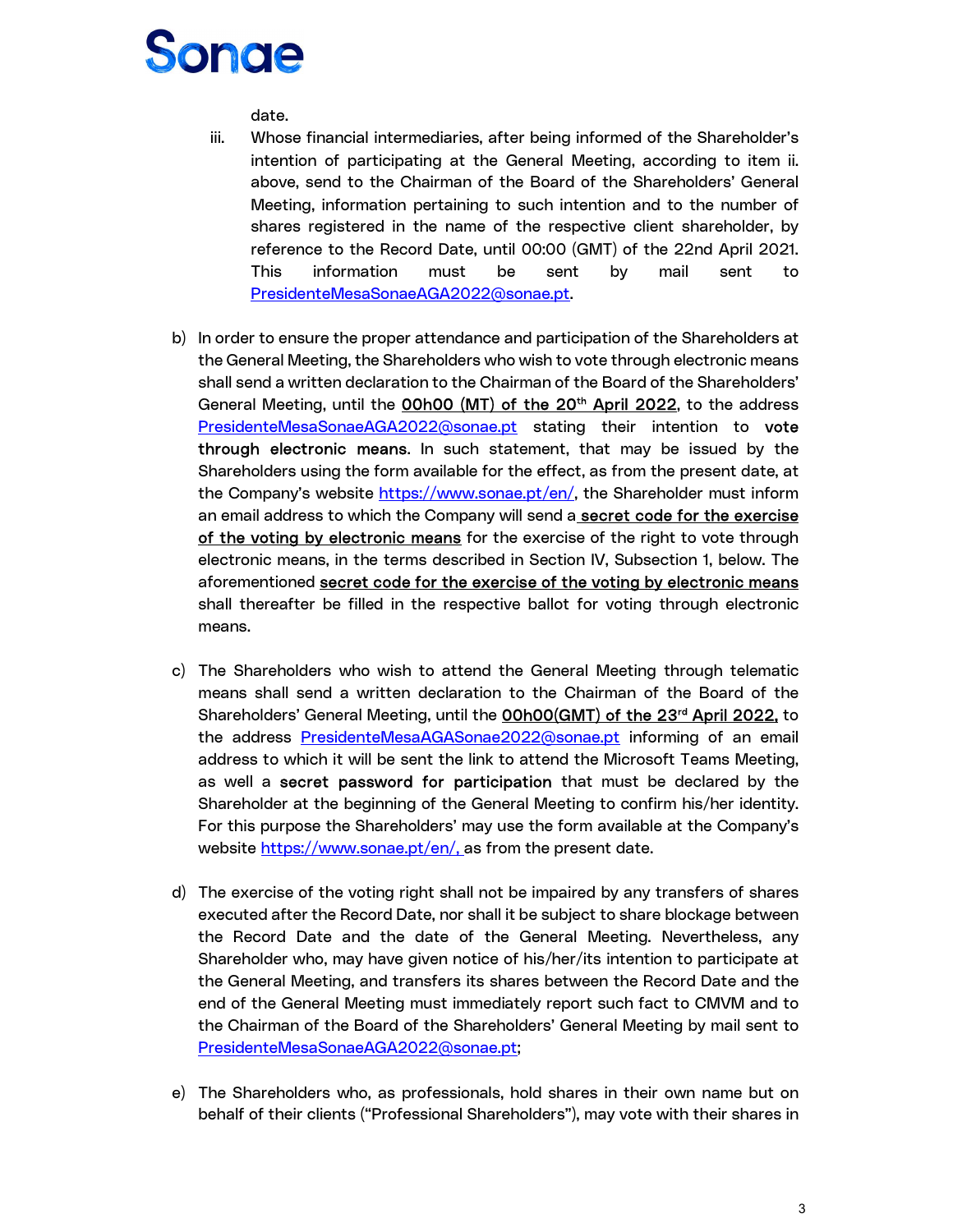# Sonde

different directions, provided that, in addition to information described in items ii. and iii. of paragraph a) above, submit to the Chairman of the Board of the Shareholders' General Meeting, until **00:00 (GMT) of the 22<sup>nd</sup> April 2021**, by using any sufficient and proportional means of proof:

- i. The identification of each client and the number of shares entitled to vote on such client's behalf; and
- ii. The voting instructions given by each client specifically for each item on the agenda.

It is hereby recommended to the Professional Shareholders to obtain from their respective clients the necessary powers for the exercise of the vote by electronic means, as per the terms described in Section IV, Subsection 1 below ("Voting by Electronic Means").

#### II – Rights to apply for the addition of items to the agenda, to submit proposals and to obtain information at the General Meeting of Shareholders

- a) Only Shareholders who hold shares corresponding to at least 2% of the share capital of the Company may request:
	- i. The addition of new items on the agenda, under the terms of article 378 of the Portuguese Companies Act, as long as the request is accompanied by a proposal for each requested item;
	- ii. The addition of proposals on the items already included or subsequently added to the agenda.

Said requests mentioned in item i. above, must be addressed to the Chairman of the Board of the Shareholders' General Meeting within the 5 days following the date of the publication of this notice; the requests mentioned in item ii. above must be addressed to the Chairman of the Board of the Shareholders' General Meeting within the same 5 days following the date of the publication of this notice or in the five days from the date of publication of any amendment to this notice.

b) Any Shareholder is entitled to obtain information at the General Meeting, and may request for true, detailed and clear information so as to permit him/her/it to form a grounded opinion on the matters submitted to resolution of the General Meeting. The information obligation includes relations between the Company and any of its affiliate companies. Any information so requested shall be given by the corporate body qualified to provide such information and may only be withheld in the event its disclosure might cause serious harm to the Company, or to a related company, or might constitute a breach of a secrecy legal duty.

#### III – Representation at the General Meeting

 Shareholders may be represented at the General Meeting by means of a written representation instrument, addressed and sent to the Chairman of the Board of the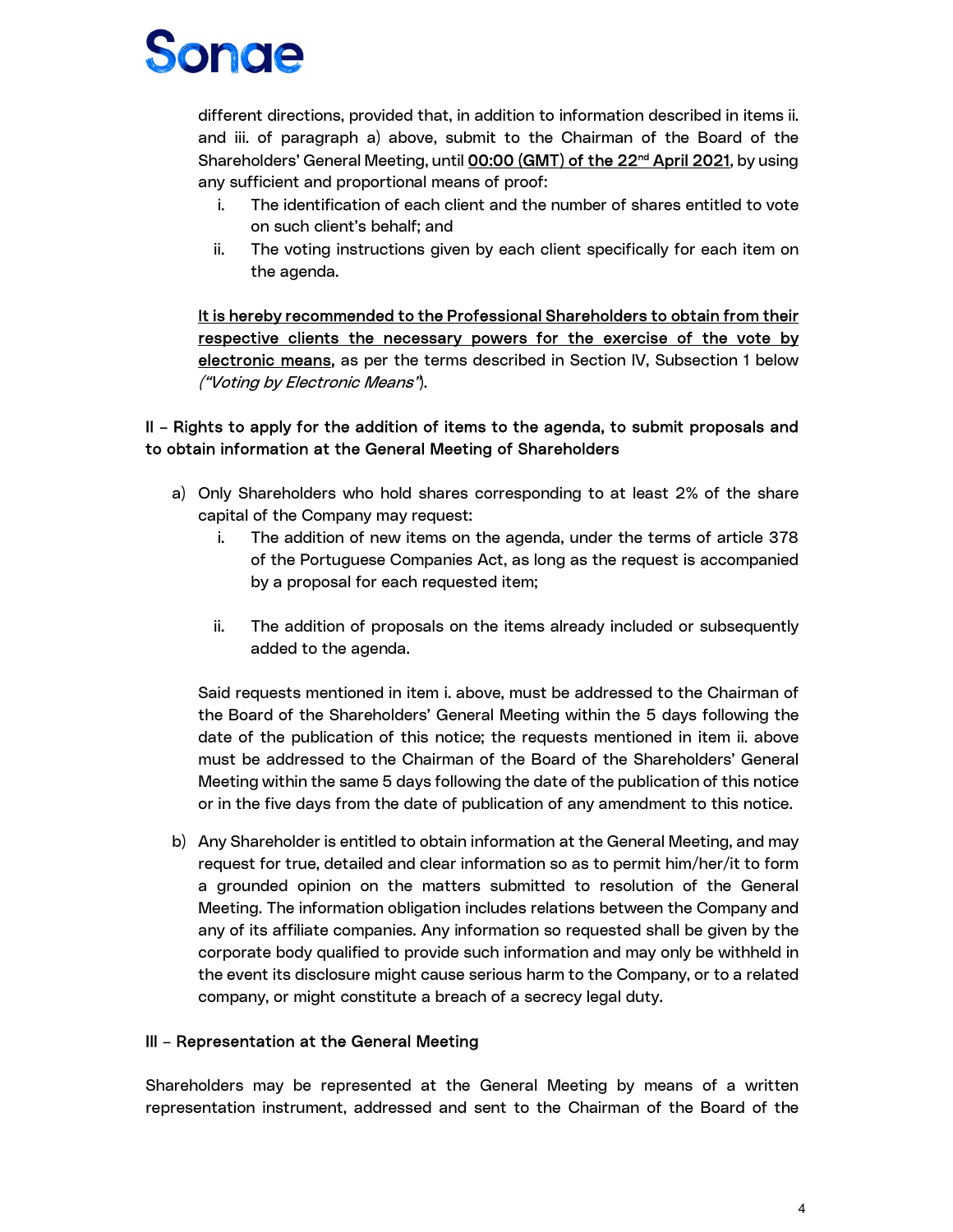Shareholders' General Meeting until the 18:00 (GMT) of the 26<sup>th</sup> April 2021, indicating the name and address of the nominated representative and the date of the General Meeting. For this purpose, Shareholders must use the email address PresidenteMesaSonaeAGA2022@sonae.pt.<br>Any Shareholder may appoint different representatives as to shares held in different

securities accounts, without prejudice to the principle of the voting unit as set forth in article 385 of the Portuguese Companies Act.

#### IV –Voting in Writing

#### 1. Voting by Electronic Means

- a) The Shareholders who wish to exercise their right to vote by electronic means shall send a written declaration to the Chairman of the Board of the Shareholders' General Meeting to the email address PresidenteMesaSonaeAGA2022@sonae.pt until the OOhOO (GMT) of the 20<sup>th</sup> April 2022. For this purpose, Shareholders may use the form available for that effect, as from the present date, at the Company's website https://www.sonae.pt/en/;
- b) The Shareholders that have declared, in writing, to the Chairman of the Board of the Shareholders' General Meeting, in the terms set forth in paragraph a) above and in paragraph b) of Section I above, their intention to vote by electronic means will receive an email sent by the Company confirming the receipt of such intention, a secret code for the exercise of the voting by electronic means, and the respective ballot for voting by electronic means;
- c) Professional Shareholders will receive a particular voting ballot containing a model table for the filling in with the information of the votes to be exercised on behalf of their clients, namely the identification of each client, the corresponding number of shares and the specific voting instructions for each point of the agenda given by each client;
- d) The voting ballot shall be signed by the Shareholder, with a signature similar to the one in the identification document, and sent by email to the email address VotoEletronicoAGASonae2022@sonae.pt (mentioning in the subject the secret code for the exercise of the vote by electronic means) until the 23:59 (GMT) of the 22<sup>nd</sup> April 2021, with an attached readable copy of the identification document of the Shareholder who is a natural person. For the Shareholders who are corporate entities, the voting ballot shall be signed by the persons who legally represent them, and should include as an attachment a readable copy of the identification document of the legal representative and the respective power of attorney (when concerning corporate entities incorporated and existing in Portugal, it will be sufficient to indicate the permanent certificate code of the company);
- e) Pursuant to the set forth in paragraph 2 of article 5 of Law no. 7/2007 of  $5<sup>th</sup>$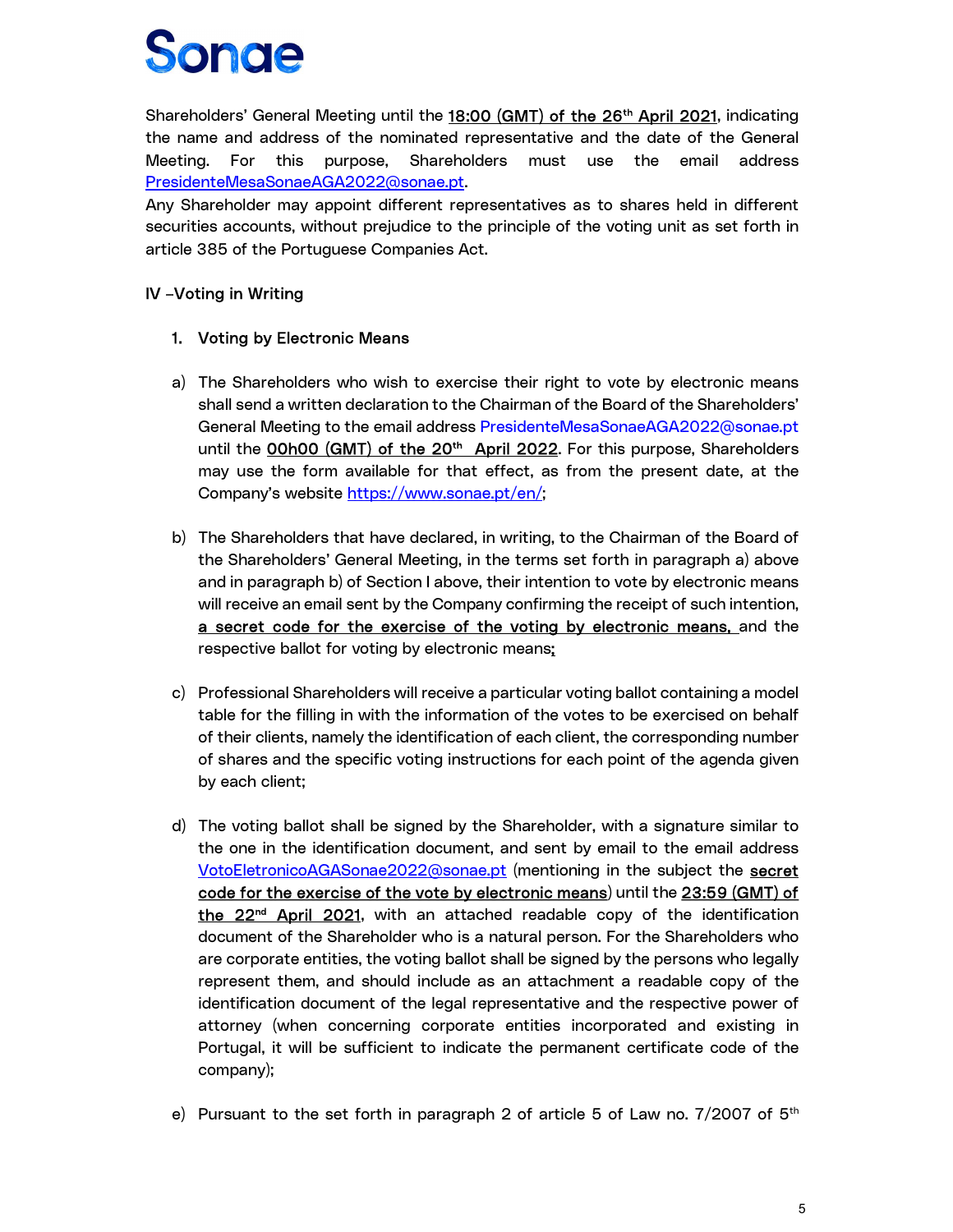February, alternatively to sending a copy of the identification document to confirm the authenticity of the vote and the respective identity of the Shareholder who is a natural person, or that of the legal representative of the Shareholder who is a corporate entity, the voting ballot must contain a legally authenticated signature, as per paragraph 4 of article 22 of the Portuguese Securities Code and paragraph 3 of article 23 of the Company's Articles of Association;

- f) Voting ballots shall only be considered valid when they clearly set out in an unambiguous manner:
	- i. The agenda item or items to which they refer;
	- ii. The specific proposal to which they relate, with an indication of the respective proposer or proposers;
	- iii. The precise and unconditional voting intention on each proposal;
- g) The Chairman of the Board of the Shareholders' General Meeting shall verify the authenticity and regularity of the votes exercised by electronic means, ensuring, as well, their confidentiality until the moment to vote. The votes corresponding to non-accepted declarations will be considered as not having been issued;
- h) The voting exercise will be considered revoked in case the Shareholders, or the respective legal representative, attend the Shareholders' General Meeting;
- i) It is assumed that Shareholders who send voting ballots abstain from voting any proposals that are not specifically included in their voting ballots, and have been presented previously to the vote casting date;
- j) Exercised votes shall be deemed as votes against any proposals presented after the casting of such votes.

#### 2. Postal Voting

 Written voting papers shall only be considered valid, if they are received at the Company's registered office, by way of registered post with confirmation of receipt, and addressed to the Chairman of the Board of the Shareholders' General Meeting by 23:59 (GMT) of the 22<sup>nd</sup> April 2022, subject, in any case, to providing timely proof of shareholding with reference to the Record Date, as set out in subparagraph a) of Section I above.

Written voting papers must be sent by registered post and signed by the shareholders or by their legal representative and, in the case of an individual shareholder, should be accompanied by a certified copy of his/her identity card or passport, pursuant to article 5, no. 2, of the Law no.  $7/2007$ , of  $5<sup>th</sup>$  February, with the wording introduced by Law no.  $32/2017$ , of 1<sup>st</sup> June, or, alternatively, have his/her signature authenticated, in accordance with the applicable law, and, in the case of a corporate shareholder, signatures should be authenticated as duly authorised and mandated for the purpose. It is applicable to Postal Voting the set forth in subparagraphs f) to j) of subsection 1 of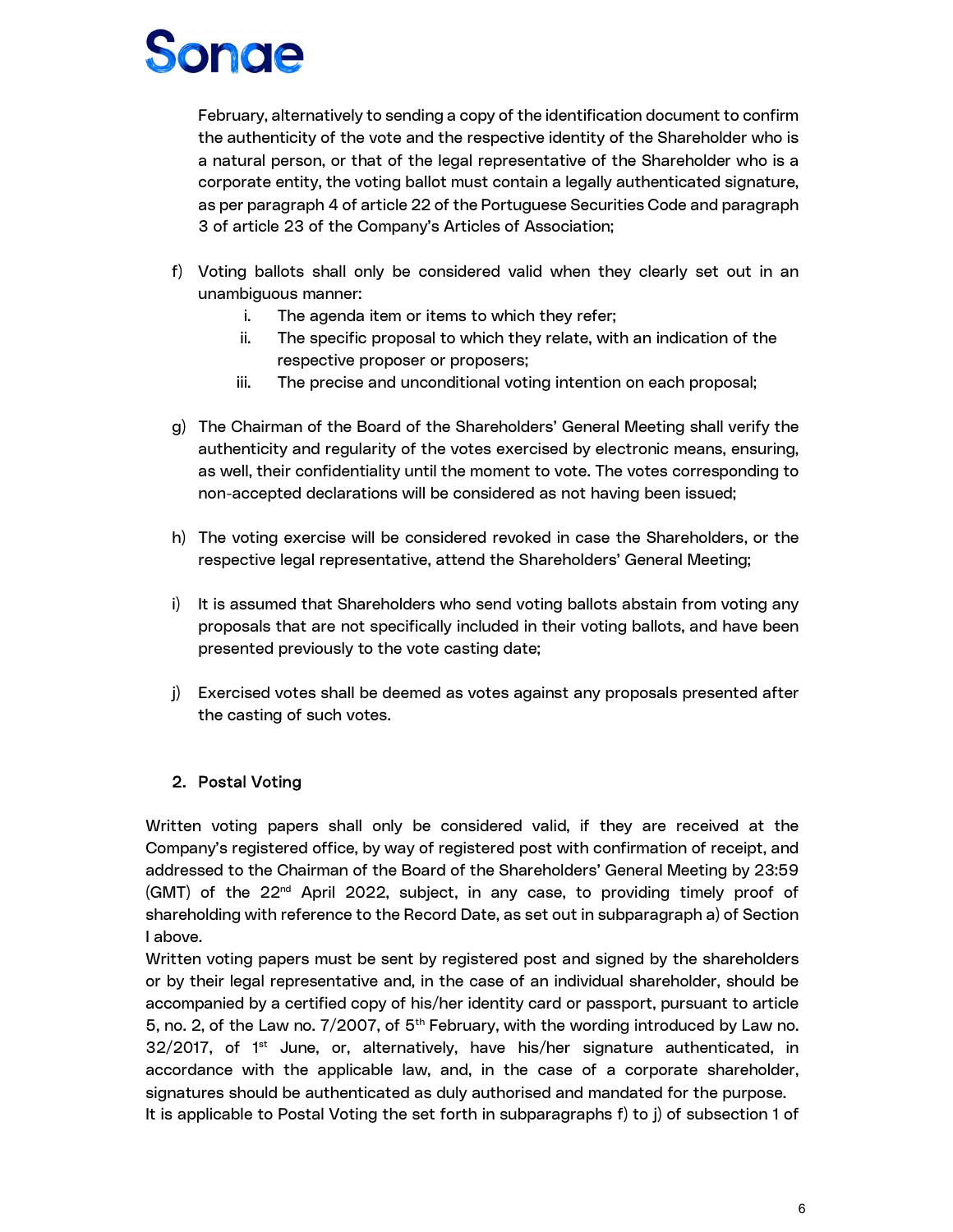this Section IV regarding Voting by Electronic Means.

#### V– Technical Requirements for attending the Shareholders' General Meeting through telematic means

 The Shareholders' General Meeting will be held through telematic means by use of the software Microsoft Teams. Shareholders' must ensure that they possess the minimum technical and operational resources for the access to this platform of communication, as follows:

- PC with installed software Windows or Mac and internet access;
- Windows 10 / 8.1 operative system or Mac OS X 10.11 El Capitan operative system (or higher);
- Camera, speakers and microphone (PC's internal or external devices may be used); and,
- PC with installed browser for internet access: Google Chrome or Microsoft Edge.

The correspondent manuals for the installation and technical operation will be made available for consultation by Shareholders at https://www.sonae.pt/en/. For any further question or clarification regarding the technical requirements for the Shareholders' General Meeting to be held by telematic means, it can be used the email address

ag.suporte.tecnico@sonae.pt.<br>The Company will also make available technical means for supporting the test of the Shareholders' IT system for attending the General Meeting through the number +351 220124020 which will be open for contact on the following dates and times:

- $-14$ <sup>th</sup> April 2022 between 9:00 (GMT) and 12:30 (GMT);
- $-20$ <sup>th</sup> April 2022– between 9:00 (GMT) and 12:30 (GMT).

#### It is hereby recommended that Shareholders timely test their respective IT system for participating, through telematic means, at the General Meeting, in order to, if necessary, opt to alternatively exercise their voting right through electronic means.

The Company further informs about the following conditions for attending the Shareholders' General Meeting that must be complied with by the Shareholders to ensure the ordinary course of the General Meeting:

- Shareholders must attend the Microsoft Teams before the beginning of the Shareholders' General Meeting, at 10:45 (GMT), by clicking in the link that will be sent to the email address indicated by the Shareholder in the form pertaining to the participation in the General Meeting referred to in paragraph c) of Section I above (*Participation at the* General Meeting and Exercise of the Voting Right), in order to comply with all the required identification formalities for attending the General Meeting. Shareholders must present their identification document and, when applicable, the respective power of attorney, as well as the **secret code for participation** sent by the Company as per paragraph c) of Section I above ("Participation at the General Meeting and Exercise of the Voting Right"); - The access to the meeting shall be done through Microsoft Teams without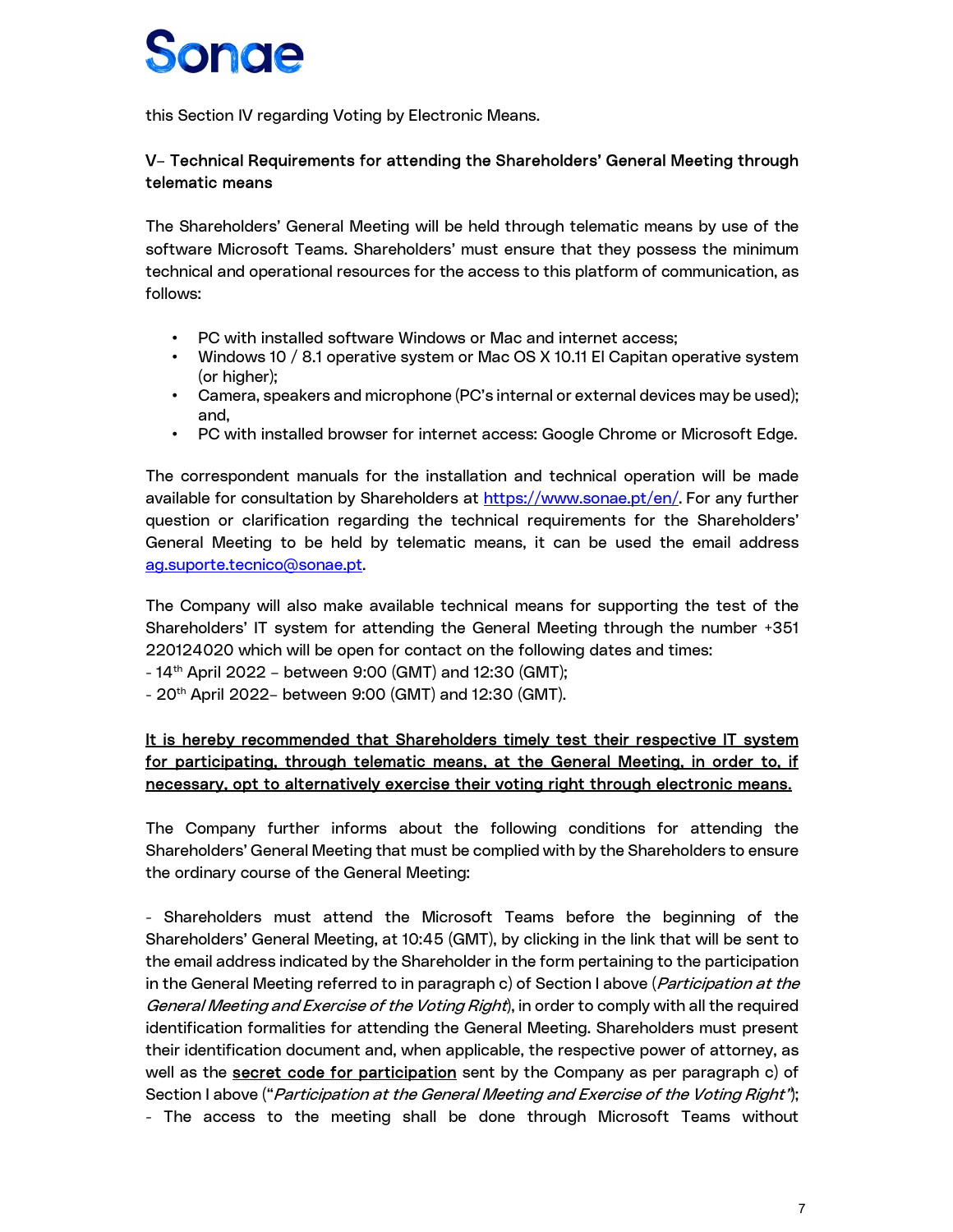videoconference;

- It will not be possible to participate at the Shareholders' General Meeting through mobile devises. The connection must be established through a PC;

- During the Shareholders' General Meeting, the Shareholders shall have the video and microphone of their respective PCs turned off;

- If, when questioned by the Chairman of the Board of the Shareholders' General Meeting, the Shareholders want to exercise their right to participate, they must present such request by turning on their camera and microphone and, after making such request, must turn off again such devices;

- The Chairman of the Board of the Shareholders' General Meeting will then inform which Shareholder can intervene and the indicated Shareholder must then turn on the microphone and the video in his/her PC to exercise his/her respective right to participate; - For the exercise of the voting right, after the Chairman of the Shareholders' General Meeting has finished presenting each proposal, the Shareholders must express their respective voting intention and confirm the number of shares held and corresponding voting rights;

- The Company will make available, at the date of the Shareholders' General Meeting, telephone contact details for ongoing technical support of the Shareholders participating in the Shareholders' General Meeting;

- Shareholders must, throughout all the Shareholders' General Meeting, comply with the technical or operational instructions conveyed to them in order to ensure the ordinary course of the General Meeting.

#### Additional Information regarding the Shareholders' General Meeting

 The Shareholders' General Meeting shall meet in first instance provided that Shareholders representing over fifty per cent of the Company's share capital are present or represented.

If this quorum is not reached on the scheduled date, the meeting is rescheduled for  $16<sup>th</sup>$  May 2022, at the same time and also through telematic means, when no minimum quorum will be further required.

Shareholders are furthermore informed that at the Company's website https://www.sonae.pt/en/, there will are available, as from the present date:

(i) the forms for the declaration of the intent to participate in the General Meeting, to be addressed to the respective financial intermediary, as mentioned in Section I, a), and to inform the Chairman of the Board of the Shareholders' General Meeting of the shareholders' intention to exercise the vote through electronic means or to participate at the General Meeting through telematic resources as mentioned in Section I, b) and c) (Participation at the General Meeting and Exercise of the Voting Right) above;

(ii) a template for the representation instrument, for the purpose of Section III, a) (Representation at the General Meeting) above;

(iii) the ballot forms for voting.

#### Personal Data Protection